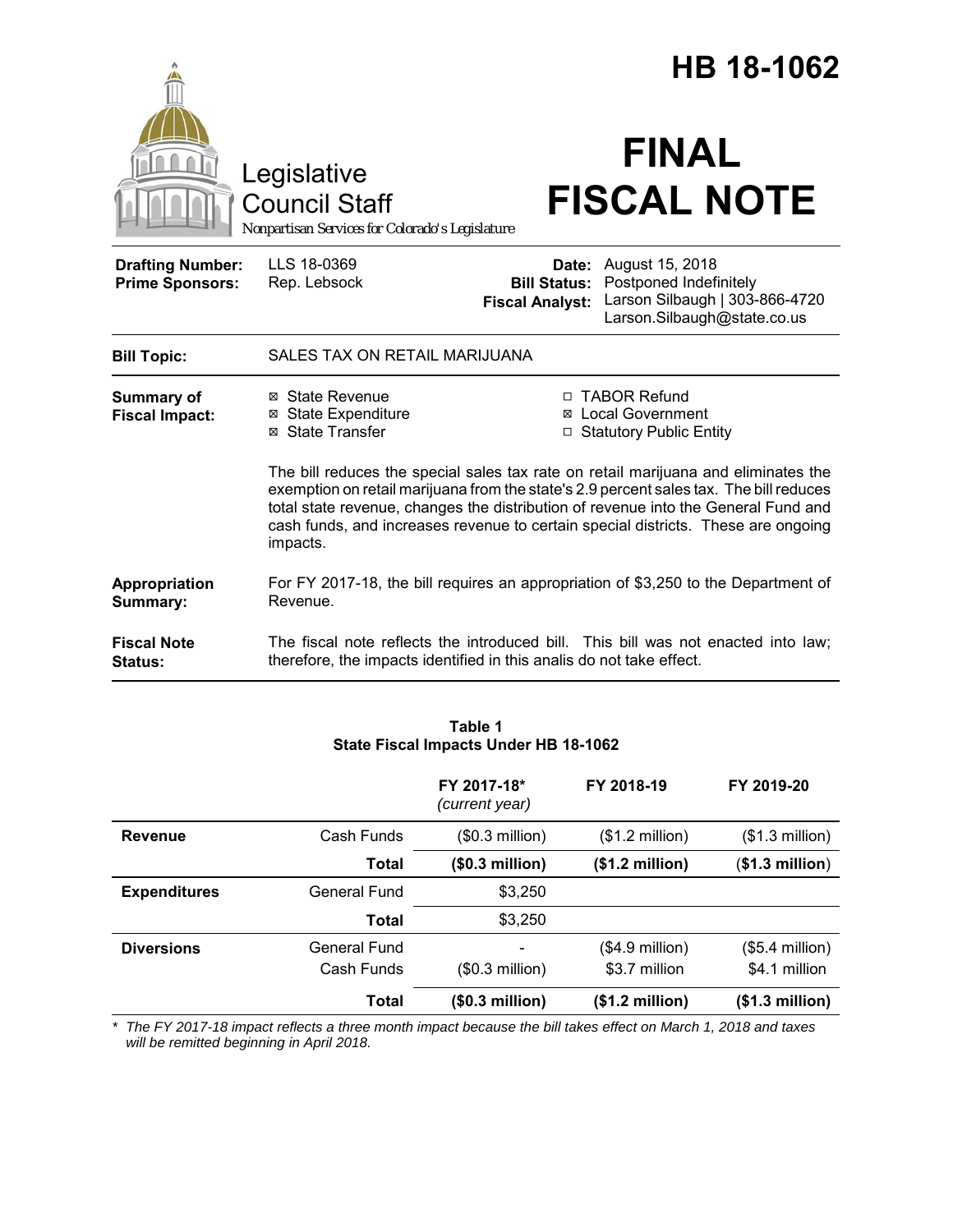### **Summary of Legislation**

The bill eliminates the state's 2.9 percent sales tax exemption on retail (non-medical) marijuana and reduces the state special sales tax rate on retail marijuana from 15 percent to 12.1 percent effective March 1, 2018. Eliminating the state sales tax exemption on retail marijuana allows 14 special districts that use the state's sales tax base to collect revenue on retail marijuana.

# **Background**

Senate Bill 17-267 exempted sales of retail marijuana from the 2.9 percent state sales tax and increased the marijuana special sales tax from 10 percent to 15 percent on these sales.

Consistent with the state exemption, as administered by the Department of Revenue (DOR), retail marijuana is exempt from the sales taxes currently assessed by 14 special districts, including:

- the Regional Transportation District (RTD) in the Denver metropolitan area;
- the Scientific and Cultural Facilities District (SCFD) in the Denver metropolitan area;
- five regional transportation authorities (RTAs) in El Paso, Gunnison, Logan, and San Miguel counties, and in the Roaring Fork Valley in Eagle, Garfield, and Pitkin counties;
- the Summit Combined Housing Authority in Summit County;
- the Montezuma Hospital District in Montezuma County; and
- five metropolitan districts, including three in Eagle County and two in Jefferson County.

### **State Revenue**

This bill will reduce state revenue by \$0.3 million in FY 2017-18, the current fiscal year, \$1.2 million in FY 2018-19, and \$1.3 million in FY 2019-20 and thereafter. Table 2 shows the change in revenue for the state marijuana special sales tax and the state 2.9 percent sales tax.

|                             | FY 2017-18*<br>(current year) | FY 2018-19       | FY 2019-20        |
|-----------------------------|-------------------------------|------------------|-------------------|
| Marijuana Special Sales Tax | $($7.7$ million)              | (\$35.1 million) | $($38.3$ million) |
| 2.9% State Sales Tax        | \$7.4 million                 | \$33.9 million   | \$37.0 million    |
| Total                       | $($0.3$ million)              | (\$1.2 million)  | $($1.3$ million)  |

**Table 2 Change in Revenue Under HB 18-1062**

*\* The FY 2017-18 impact reflects a three month impact because the bill takes effect on March 1, 2018 and taxes will be remitted beginning in April 2018.*

The revenue estimates above are based on the December 2017 Legislative Council Staff revenue forecast. The FY 2017-18 estimates reflect the assessment of sales taxes beginning March 1, 2018. Because sales taxes are remitted by retailers one month after taxes are assessed on transactions, the estimates for FY 2017-18 reflect remittances for April 2018 through June 2018. The change in tax rates do not offset each other because retailers that file their 2.9 percent sales tax returns on time are allowed to retain 3.33 percent of the sales tax revenue they collect on behalf of the state. This is referred to as the vendor fee.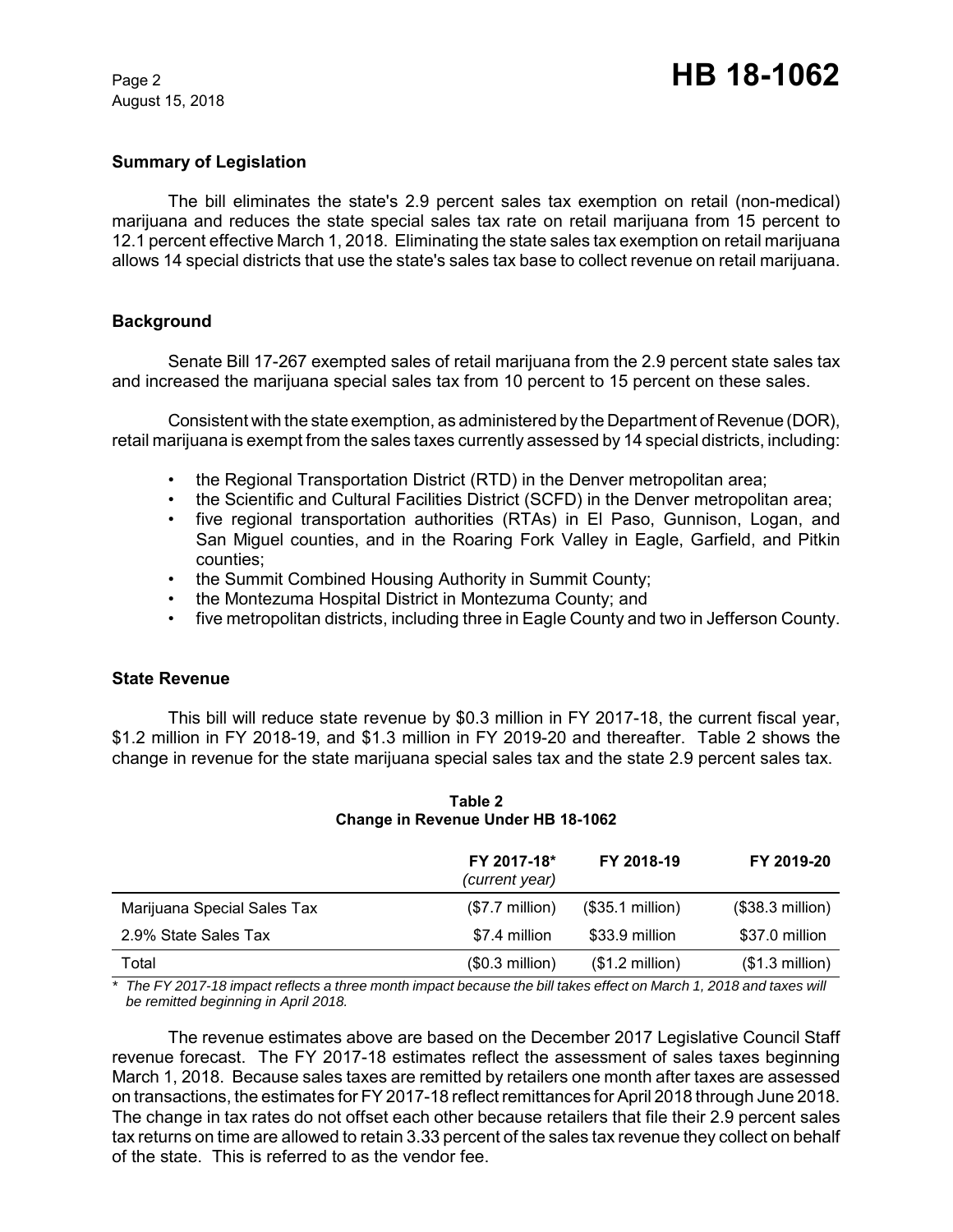# **TABOR Refund**

The special sales tax is voter approved revenue exempt from TABOR while the state's 2.9 percent sales tax is subject to TABOR. The bill increases state revenue subject to TABOR by \$7.4 million in FY 2017-18, \$33.9 million in FY 2018-19, and \$37.0 million in FY 2019-20. State revenue is not currently expected to exceed the TABOR limit in any of these years and no refund is required. Therefore, the bill is not expected to impact TABOR refunds in these years. However, refunds in future years when the state next collects a TABOR surplus will be increased.

#### **State Diversions**

The special sales tax and the 2.9 percent sales tax on retail marijuana are diverted to local governments, the General Fund, and various cash funds in the state. Changing the revenue collected from these tax streams changes the distribution to the funds shown in Table 3.

|                                      | FY 2017-18*<br>(current year) | FY 2018-19                | FY 2019-20                |
|--------------------------------------|-------------------------------|---------------------------|---------------------------|
| <b>Special Sales Tax</b>             | (\$7.7 million)               | (\$35.1 million)          | (\$38.3 million)          |
| Local Share (10%)                    | $($0.8 \text{ million})$      | $($3.5\text{ million})$   | $($3.8\text{ million})$   |
| State Share (90%)                    | $($.9 \text{ million})$       | $($31.6 \text{ million})$ | $($34.4 \text{ million})$ |
| Marijuana Tax Cash Fund              | $(S5.0 \text{ million})$      | $($22.7 \text{ million})$ | $($24.7 \text{ million})$ |
| General Fund                         |                               | $(S4.9$ million)          | $(S5.4$ million)          |
| State Public School Fund             | $($1.9$ million)              | $($4.0$ million)          | $($4.3$ million)          |
| 2.9% State Sales Tax                 | \$7.4 million                 | \$33.9 million            | \$37.0 million            |
| Marijuana Tax Cash Fund              | \$7.4 million                 | \$33.9 million            | \$37.0 million            |
| <b>Marijuana Tax Cash Fund Total</b> | \$2.5 million                 | \$11.2 million            | \$12.3 million            |
| <b>Net Revenue Impact</b>            | (\$0.3 million)               | (\$1.2 million)           | (\$1.3 million)           |

#### **Table 3 Change in Diversions Under HB 18-1062**

*\* The FY 2017-18 impact reflects a three month impact because the bill takes effect on March 1, 2018 and taxes will be remitted beginning in April 2018.*

### **State Expenditures**

The bill increases General Fund expenditures for the Department of Revenue by \$3,250 in FY 2017-18, the current budget year, to program the tax rate changes in GenTax, the state's tax administration software. This is based on 13 hours of programing and testing at a rate of \$250 per hour.

### **Local Government**

This bill will reduce the local government distribution of the marijuana special sales tax and increase sales tax collections of nine special districts. Cities and counties that allow the retail marijuana sales receive 10 percent of the special sales tax revenue on retail marijuana. This bill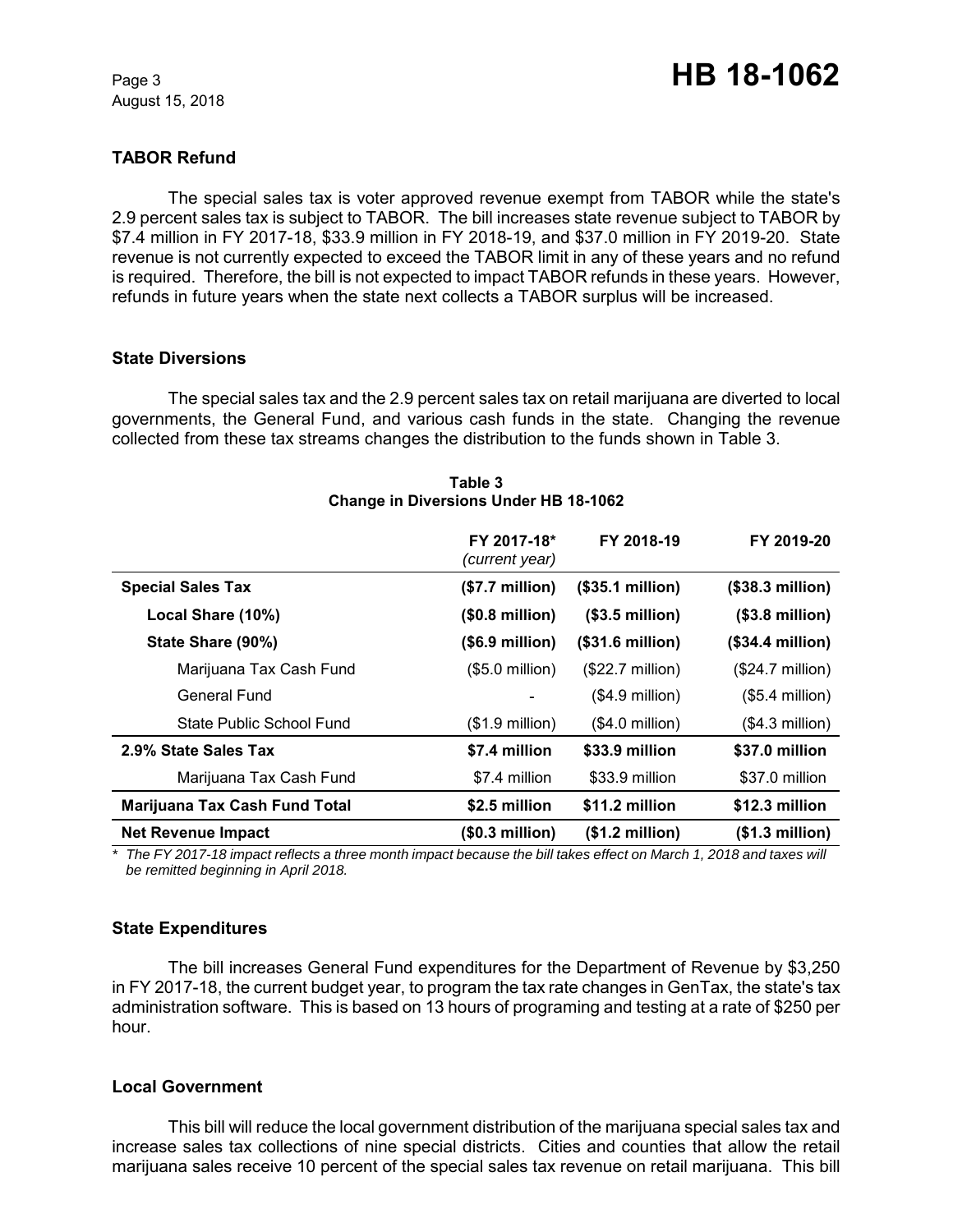will reduce distributions to cities and counties by \$0.8 million in FY 2017-18, \$3.5 million in FY 2018-19, and \$3.8 million in FY 2019-20. In addition, eliminating the state's 2.9 percent sales tax exemption on retail marijuana will restore the sales tax on retail marijuana assessed by 14 special districts.

Five districts where retail marijuana exemptions are applied in current law are not expected to incur a fiscal impact because no retail marijuana transactions occur in their jurisdictions. These include:

- South Platte Valley RTA in Sterling;
- Aspen Park Metropolitan District in Conifer;
- Bachelor Gulch Metropolitan District near Avon in Eagle County;
- Southwest Plaza Metropolitan District near Littleton in Jefferson County; and
- Two Rivers Metropolitan District near Gypsum in Eagle County.

To the extent that retail marijuana sales occur in these jurisdictions in future years, the bill will increase revenue to the districts accordingly.

The bill is expected to increase sales tax revenue to nine special districts as shown in Table 4.

|                                             | FY 2017-18*<br>(current year) | FY 2018-19                                           | FY 2019-20  |
|---------------------------------------------|-------------------------------|------------------------------------------------------|-------------|
| <b>Regional Transportation District</b>     | \$1,493,000                   | \$7,476,000                                          | \$8,149,000 |
| Scientific and Cultural Facilities District | \$149,000                     | \$748,000                                            | \$815,000   |
| <b>Gunnison Valley RTA</b>                  | \$16,000                      | \$79,000                                             | \$87,000    |
| Pikes Peak RTA                              |                               | Not estimated due to confidentiality requirements.** |             |
| Roaring Fork RTA                            | \$31,000                      | \$155,000                                            | \$169,000   |
| San Miguel RTA                              | \$2,000                       | \$13,000                                             | \$14,000    |
| <b>Summit Combined Housing Authority</b>    | \$22,000                      | \$112,000                                            | \$122,000   |
| Montezuma Hospital District                 | \$16,000                      | \$80,000                                             | \$87,000    |
| <b>Edwards Metropolitan District</b>        |                               | Not estimated due to confidentiality requirements.** |             |
| <b>Total</b>                                | \$1,729,000                   | \$8,663,000                                          | \$9,443,000 |

#### **Table 4 Special District Revenue Increases Under HB 18-1062**

*\* The FY 2017-18 impact reflects a three month impact because the bill takes effect on March 1, 2018 and taxes will be remitted beginning in April 2018.*

*\*\* In both districts, the number of marijuana retailers is small enough that district-wide tax remittance data cannot be shared due to taxpayer confidentiality requirements.*

**Assumptions.** Estimates in Table 4 are based on actual special district sales tax receipts from marijuana retailers during FY 2016-17 and the December 2017 Legislative Council Staff forecast for state marijuana tax revenue. These estimates assume that each district's share of statewide marijuana sales will remain constant through FY 2019-20. For the San Miguel RTA, which began collecting sales taxes in January 2017, actual tax revenue remitted between February and June 2017 is used to estimate an entire fiscal year.